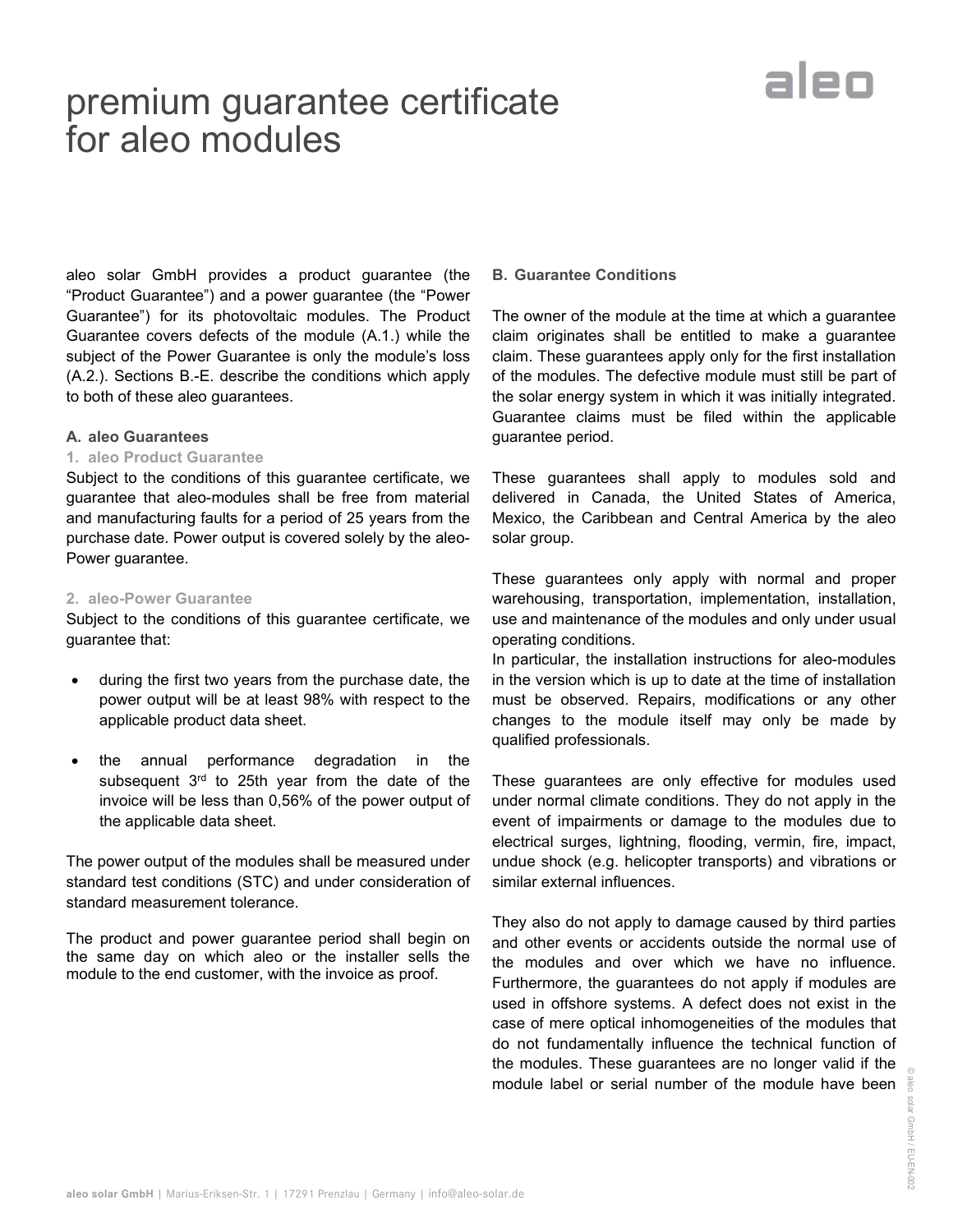## aleo

changed, erased, or made illegible, or otherwise become illegible.

**C. Indemnification and Liability Limitation**

In the event a binding guarantee claim has been established, we shall provide, at our sole discretion, compensation in the form of any of the following alternative options:

- a) Replacement of products (new or refurbished)
- b) Repair
- c) for **aleo-Product Guarantee** cases only
- provision of financial compensation for the appropriate residual value of the products
- d) for **aleo-Power Guarantee** cases only
	- 1. provision of additional modules (new or refurbished) which makes it possible to re-establish the guaranteed power output, or
	- 2. execution of technical measures to re-establish the guaranteed power output, or
	- 3. financial compensation for the lower power output

The indemnification under the aleo Guarantee also covers:

- (i) reasonable and customary transportation costs for delivery of the substitute modules;
- (ii) reshipment of any repaired or replaced modules; and
- (iii) costs associated with installation, removal or reinstallation of the modules

If the module type is no longer in production at the time of the guarantee claim, we reserve the right to supply another type of solar module which in any case is of the same or higher power as the claimed module. The Customer can choose the replacement module from the current product portfolio. The electrical compatibility has to be ensured. Further guarantee claims do not apply.

Warranty claims under the provision of any sales contract will not be restricted through this guarantee certificate. The liability of the producer shall also remain unaffected. Indemnification neither extends the existing guarantee

period nor constitutes the commencement of a new period. All replaced modules shall become the property of aleo solar.

THE GUARANTEE IS MADE IN LIEU OF ALL OTHER WARRANTIES (WHETHER EXPRESS OR IMPLIED), RIGHTS OR CONDITIONS, AND CUSTOMER ACKNOWLEDGES THAT EXCEPT FOR SUCH LIMITED WARRANTY, THE PRODUCTS ARE PROVIDED "AS IS." COMPANY SPECIFICALLY DISCLAIMS, WITHOUT LIMITATION, ALL OTHER WARRANTIES, EXPRESS OR IMPLIED, OF ANY KIND, INCLUDING, WITHOUT LIMITATION, THE IMPLIED WARRANTIES OF MERCHANTABILITY AND FITNESS FOR A PARTICULAR PURPOSE, NON-INFRINGEMENT, AND THOSE WARRANTIES ARISING FROM A COURSE OF PERFORMANCE, A COURSE OF DEALING OR TRADE USAGE.

Limitation of Liability:

SOLAR GMBH WOULD NOT HAVE ENTERED INTO solar IN NO EVENT SHALL ALEO SOLAR GMBH BE LIABLE FOR ANY INDIRECT, INCIDENTAL, PUNITIVE, SPECIAL OR CONSEQUENTIAL DAMAGES, INCLUDING BUT NOT LIMITED TO, DAMAGES FOR LOSS OF PROFITS, REVENUE, GOODWILL OR USE, INCURRED BY CUSTOMER OR ANY THIRD PARTY, WHETHER IN AN ACTION IN CONTRACT, TORT, STRICT LIABILITY, OR IMPOSED BY STATUTE, OR OTHERWISE, EVEN IF ADVISED OF THE POSSIBILITY OF SUCH DAMAGES. ALEO SOLAR GMBH'S LIABILITY FOR DAMAGES ARISING OUT OF OR IN CONNECTION WITH THIS AGREEMENT SHALL IN NO EVENT EXCEED THE PURCHASE PRICE OF THE PRODUCTS. IT IS AGREED AND ACKNOWLEDGED THAT THE PROVISIONS OF THIS AGREEMENT ALLOCATE THE RISKS BETWEEN ALEO SOLAR GMBH AND CUSTOMER, THAT ALEO SOLAR GMBH'S PRICING REFLECTS THIS ALLOCATION OF RISK, AND BUT FOR THIS ALLOCATION AND LIMITATION OF LIABILITY, ALEO THIS AGREEMENT.

> GmbH / EU-EN-002 / EU-EN-002